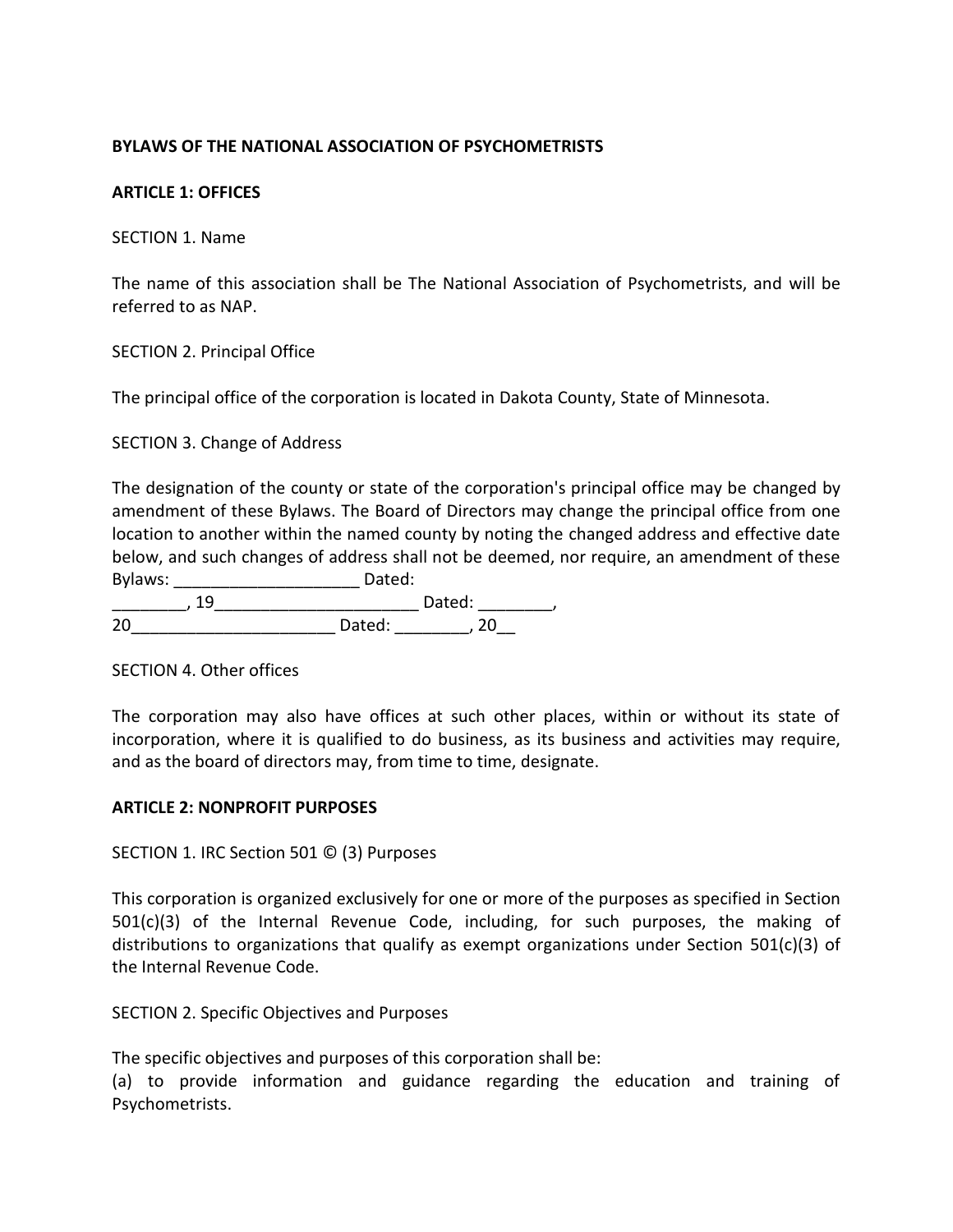(b) to develop and organize workshops to share education and training ideas, promote scoring reliability, and discuss test administration principles.

(c) to collaborate with other professional groups and test developers in the review of the testing process involving the standard administration and scoring of tests.

(d) to publish a newsletter which focuses on providing updated information relating to psychometrics as well as current efforts and developments of the association.

(e) to engage in functions, operations, and other activities that are incidental to promoting Psychometry as a profession and enhance the preceding goals.

## **ARTICLE 3: MEMBERSHIP**

## SECTION 1. Membership Qualifications

Members of the National Association of Psychometrists (NAP) are individuals and organizations that: share in the common goal for which NAP was created, actively participate in achieving the organizations purposes and pay dues. All members are nonvoting with the exception of the Board of Directors.

Membership in NAP is not contingent upon going actively employed in the practice of Psychometry; therefore, no NAP member will be forced to surrender his/her membership status in the event that he/she is no longer actively engaged in the activities associated with the field of Psychometry.

Professional and ethical behavior is expected by all members of NAP. Membership may be suspended or revoked by vote of the Board of Directors, at the Board's discretion, if a member is determined to have violated the published Code of Ethics set forth by the Board of Certified Psychometrists and personal intervention has otherwise been exhausted.

### SECTION 2. Membership Enrollment

### A. Members who joined **before** January 1, 2013

Membership is valid from January through December. Renewal reminders will be sent via email January 1 and are due by February 1.

### B. Members who joined **after** January 1, 2013

Membership is valid twelve (12) months from registration date. Renewal reminders will be sent via email on the anniversary of the initial registration date and are due within 30 days.

### C. All Members

Individuals whose membership dues are not received by the due date will become inactive and all membership privileges including receipt of *NAP News* and access to the online Discussion Board, will be suspended until such time as the Membership Committee is in receipt of the individual's dues.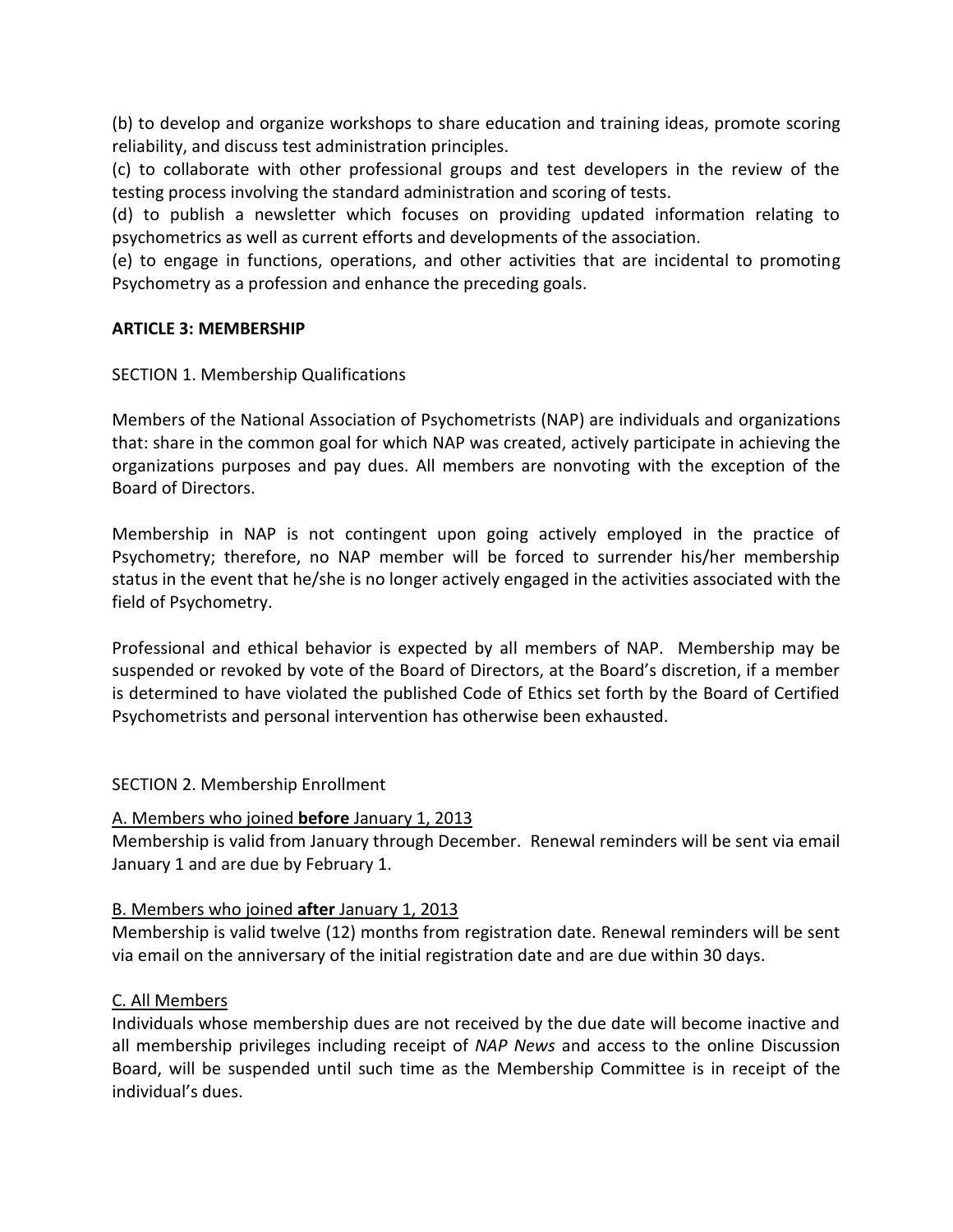SECTION 3. Benefits

NAP Members who present at the annual conference shall receive 50% off their conference registration fee, up to \$100.

SECTION 4. Code of Ethics

NAP officially recognizes the Code of Ethics set forth by the Board of Certified Psychometrists (BCP) as the standard by which all psychometrists should conduct themselves in the practice of psychometry.

#### **ARTICLE 4: DIRECTORS**

SECTION 1. Number

The corporation shall have not more than twenty-one directors and collectively they shall be known as the Board of Directors.

SECTION 2. Qualifications

Directors shall be of the age of majority in this state. Other qualifications shall be as follows:

(a) Shall be employed as a Psychometrist for one year.

(b) Not more than one third of the Board members may be from the same employment location.

(c) In the event that a current Board member becomes separated from his/her participation in the activities associated with the field of Psychometry, it is incumbent that said Board member notify in writing (via conventional mail, e-mail, or facsimile) the

President, the Secretary, or the Board of Directors of his/her separation and include the separation date. A period of six months, to begin on the first day of separation as noted in the Board member's notice, shall be allowed for said Board member to secure participation in activities associated with the field of Psychometry. If said Board member resumes activities associated with the field of Psychometry, he/she shall again notify in writing the appropriate individuals as describe above, and his/her tenure as Board member shall not be interrupted or disputed. If said Board member does not resume participation in activities associated with the field of Psychometry, then a formal letter of resignation will be expected and should be forwarded to the President, the Secretary, or the Board of Directors. These proceedings are subject to the provisions outlined in Article 4, section 14 regarding VACANCIES.

(d) NAP Members who hold any doctoral level degree shall not be permitted to serve on the NAP Board of Directors and shall have no voting privileges regarding business and decisions of the NAP Board. However, these individuals may serve on committees formed by NAP and may also act in an advisory or consultant capacity to the NAP Board.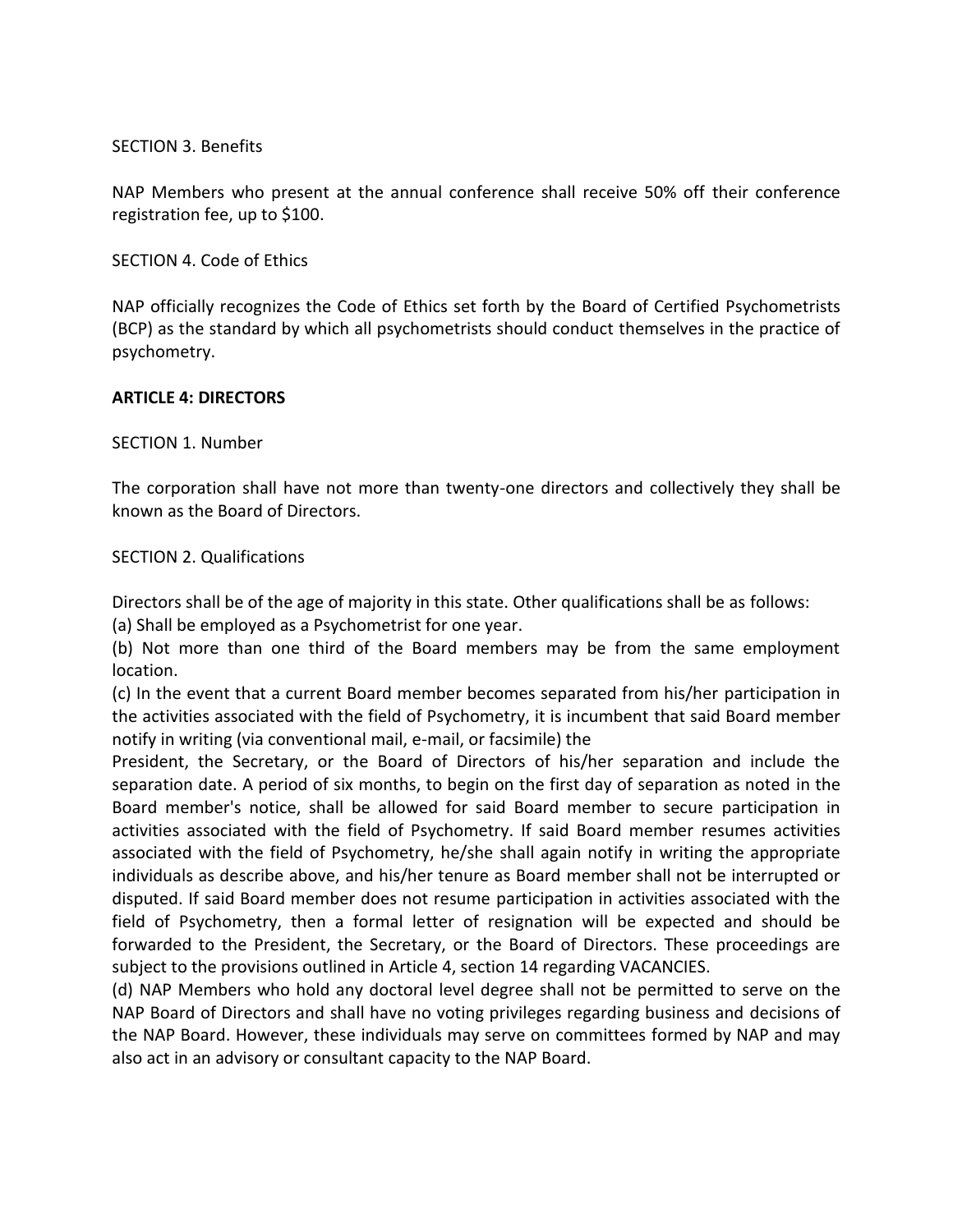(e) NAP Board Members may not serve a concurrent term as a member of the Board of Certified Psychometrists (BCP). Likewise, a member of the BCP may not serve a concurrent term on the NAP Board of Directors (amended 1/5/09).

### SECTION 3. Powers

Subject to the provisions of the laws of this state, any limitations in the Articles of Incorporation, and these Bylaws; the activities and affairs of this corporation shall be conducted and all corporate powers shall be exercised by or under the direction of the Board of Directors.

## SECTION 4. Duties

It shall be the duty of the directors to:

(a) Perform any and all duties imposed on them collectively or individually by law, by the Articles of Incorporation, or by these Bylaws;

(b) Appoint and remove, employ and discharge, and, except as otherwise provided in these Bylaws, prescribe the duties and fix the compensation, of all officers, agents and employees of the corporation;

(c) Supervise all officers, agents and employees of the corporation to assure that their duties are performed properly;

(d) Meet at such times and places as required by these Bylaws;

(e) Register their addresses with the Secretary of the corporation, and notices of meetings mailed or faxed to them at such addresses shall be valid notices thereof.

# SECTION 5. Term of Office

Each Director shall hold office for a period of two years, with the option to serve a second term at the end of his/her first term, not to exceed two consecutive terms. At such time as a Director's second term on the Board of Directors concludes, said Director must wait for a period equal to not less than two years before he/she can be nominated to the Board of Directors again. This provision shall be in keeping with the parameters set forth by Article 4, Section 14 regarding VACANCIES.

# SECTION 6. Compensation

Directors shall serve without compensation except that a reasonable fee may be paid to directors with board approval, for reimbursement of expenses incurred in the performance of their duties, such as purchases made for the benefit of the corporation. Membership Chair(s), Conference Planning Committee, NAP Board Officers (President,

Vice-President, Treasurer, and Secretary) are entitled to have their conference registration fee waived in return for their service to the organization. NAP Board Members who are not officers may file a written request to the NAP Board Officers in order to have their conference fee waived for one year if they feel that they have contributed significantly through a project or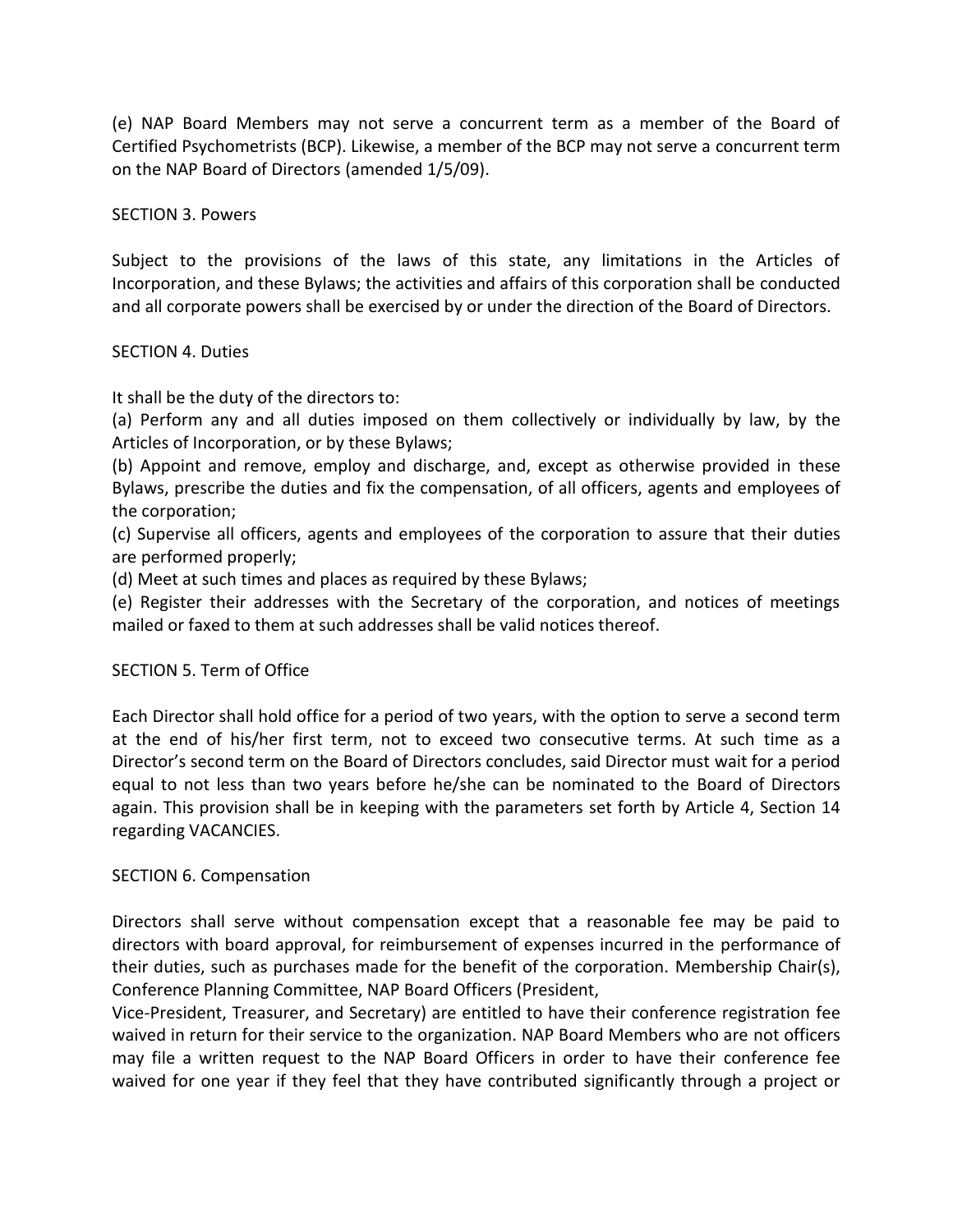other endeavor that has directly benefited NAP. These individuals must have served at least 12 consecutive months on the Board in order to appeal to the NAP Officers.

### SECTION 7. Place of Meetings

Meetings shall be held at the principal office of the corporation unless otherwise provided by the board or at such other place as may be designated from time to time by resolution of the Board of Directors.

## SECTION 8. Regular Meetings

Regular meetings of the directors may be held on a biannual basis. At the annual conference of directors, directors and officers shall be elected by the Board of Directors.

Voting for the election of directors and officers shall be by written ballot. Each director and officer shall cast one vote per candidate, and may vote for as many candidates as the number of candidates to be elected. The candidates receiving the highest number of votes up to the number of directors or officers to be elected shall be elected to serve.

## SECTION 9. Special Meetings

Special meetings of the Board of Directors may be called by the Chairperson of the Board, the President, the ice-President, the Secretary, by any two directors, or, if different, by the persons specifically authorized under the laws of this state to call special meetings of the board. Such meetings shall be held at the principal office of the corporation or, if different, at the place designated by the person or persons calling the special meeting.

### SECTION 10. Notice of Meetings

The following provisions shall govern the giving of notice for meetings of the board of directors: (a) Regular Meetings. Notice need be given of any regular meeting of the board of directors at least one month prior to the meeting date.

(b) Special Meetings. At least one month prior notice shall be given by the Secretary of the corporation to each director of each special meeting of the board. Such notice may be oral or written, may be given personally, by first class mail, by telephone, or by facsimile machine, and shall state the place, date and time of the meeting and the matters proposed to be acted upon at the meeting. In the case of facsimile notification, the director to be contacted shall acknowledge personal receipt of the facsimile notice by a return message or telephone call within twenty four hours of the first facsimile transmission.

(c) Waiver of Notice. Whenever any notice of a meeting is required to be given to any director of this corporation under provisions of the Articles of Incorporation, these Bylaws, or the law of this state, a waiver of notice in writing signed by the director, whether before or after the time of the meeting, shall be equivalent to the giving of such notice.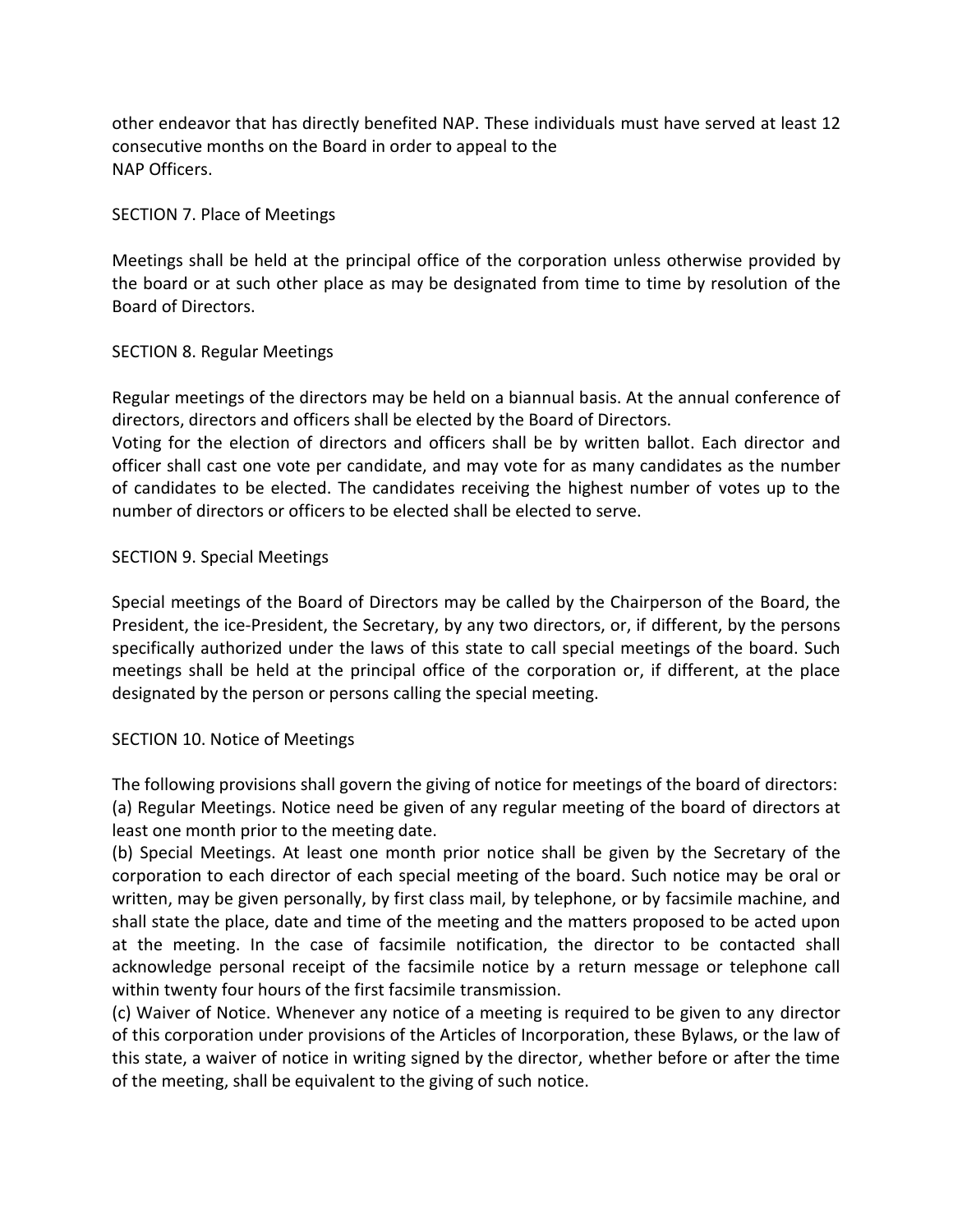### SECTION 11. Quorum for Meetings

A quorum shall consist of a majority of the members of the Board of Directors. No business shall be considered by the board at any meeting at which the required quorum is not present, and the only motion which the Chair shall entertain at such meeting is a motion to adjourn.

#### SECTION 12. Majority Action as Board Action

Every act or decision done or made by a majority of the directors present at a meeting duly held at which a quorum is present is the act of the Board of Directors.

### SECTION 13. Conduct of Meetings

Meetings of the Board of Directors shall be presided over by the Chairperson of the Board, or, in his or her absence, the President of the corporation or, in his or her absence, by the Vice President of the corporation or, in the absence of each of these persons, by a Chairperson chosen by a majority of the directors present at the meeting. The Secretary of the corporation shall act as secretary of all meetings of the board, provided that, in his or her absence, the presiding officer shall appoint another person to act as Secretary of the Meeting. Meetings shall be governed by such procedures as may be approved from time to time by the board of directors, insofar as such rules are not inconsistent with or in conflict with the Articles of Incorporation, these Bylaws, or with provisions of law.

### SECTION 14. Vacancies

Vacancies on the Board of Directors shall exist (1) on the death, resignation or removal of any director, and (2) whenever the number of authorized directors is increased. Any director may resign effective upon giving written notice to the Chairperson of the Board, the President, the Secretary, or the Board of Directors, unless the notice specifies a later time for the effectiveness of such resignation. No director may resign if the corporation would then be left without a duly elected director or directors in charge of its affairs, except upon notice to the Office of the Attorney General or other appropriate agency of this state. Directors may be removed from office, with or without cause, as permitted by and in accordance with the laws of the state of Minnesota. Unless otherwise prohibited by the Articles of Incorporation, these Bylaws or provisions of law, vacancies on the board may be filled by approval of the board of directors. If the number of directors then in office is less than a quorum, a vacancy on the board may be filled by approval of a majority of the directors then in office or by a sole remaining director. A person elected to fill a vacancy on the board shall hold office until the next election of the Board of Directors or until his or her death, resignation or removal from office.

### SECTION 15. Nonliability of Directors

The directors shall not be personally liable for the debts, liabilities, or other obligations of the corporation.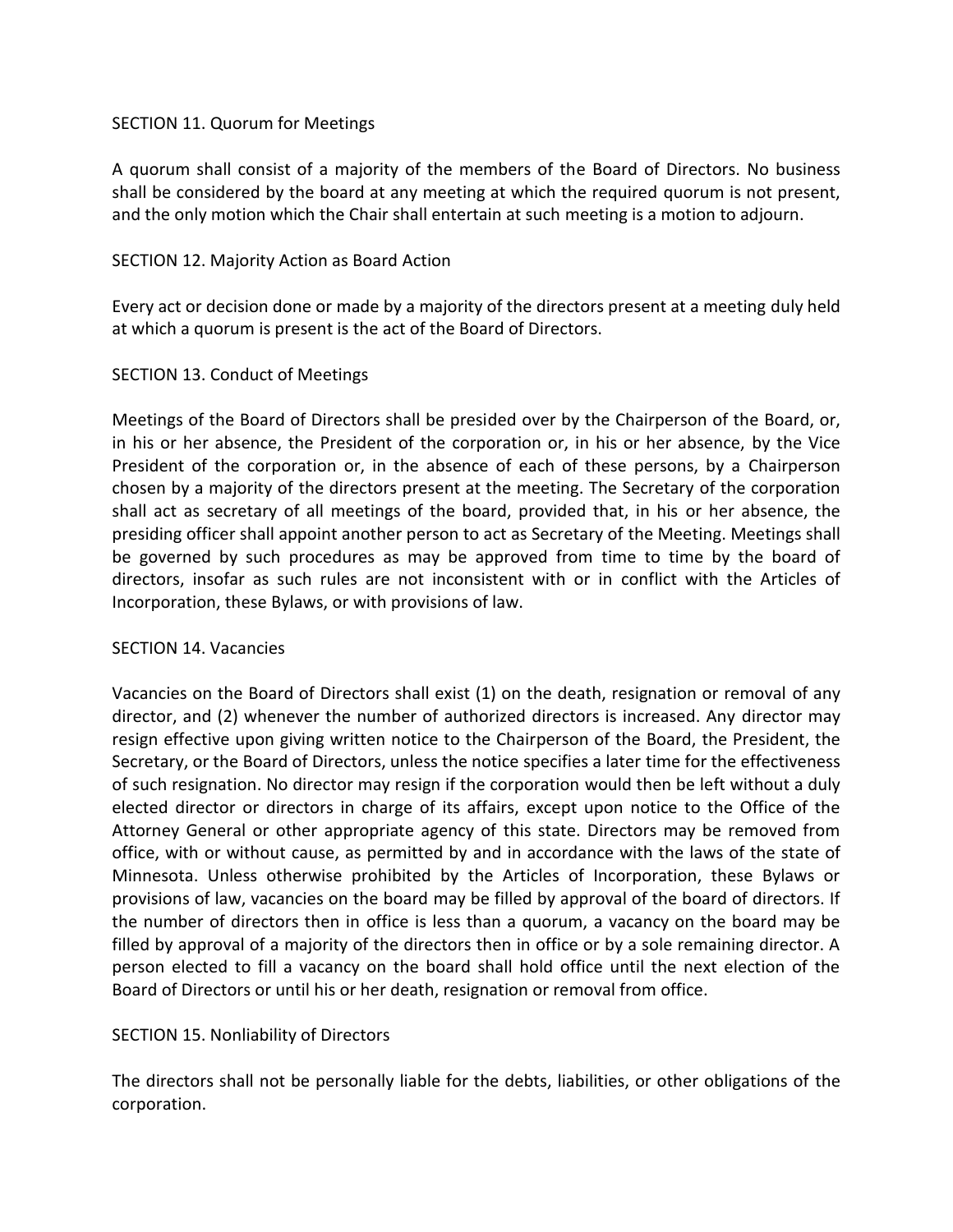SECTION 16. Indemnification by Corporation of Directors and Officers

The directors and officers of the corporation shall be indemnified by the corporation to the fullest extent permissible under the laws of this state.

## SECTION 17. Insurance for Corporate Agents

Except as may be otherwise provided under provisions of law, the Board of Directors may adopt a resolution authorizing the purchase and maintenance of insurance on behalf of any agent of the corporation (including a director, officer, employee or other agent of the corporation) against liabilities asserted against or incurred by the agent in such capacity or arising out of the agent's status as such, whether or not the corporation would have the power to indemnify the agent against such liability under the Articles of Incorporation, these Bylaws or provisions of law.

## **ARTICLE 5: OFFICERS**

# SECTION 1. Designation of Officers

The officers of the corporation shall be a President, a Vice President, a Secretary, and a Treasurer. The corporation may also have a Chairperson of the Board, one or more Vice Presidents, Assistant Secretaries, Assistant Treasurers, and other such officers with such titles as may be determined from time to time by the Board of Directors. A President- Elect, as elected by the Board of Directors, shall serve a one year term, with full Board voting rights. Upon immediate completion of this term, the President-Elect shall transition into the office of the Presidency.

### SECTION 2. Qualifications

Any Board member may apply to be an officer of the Board during any portion of his/her unexpired Board term.

### SECTION 3. Election and Term of Office

Officers shall be elected by the Board of Directors, for a term of two years or until he or she resigns or is removed or is otherwise disqualified to serve, or until his or her successor shall be elected and qualified, whichever occurs first.

### SECTION 3a. Transfer of Officer's Authority

All duties, responsibilities and authorities as described in Article 5, Sections 6-9, shall be transferred to the newly elected officers at the time of their installation. The only exceptions to this by-law shall include the following: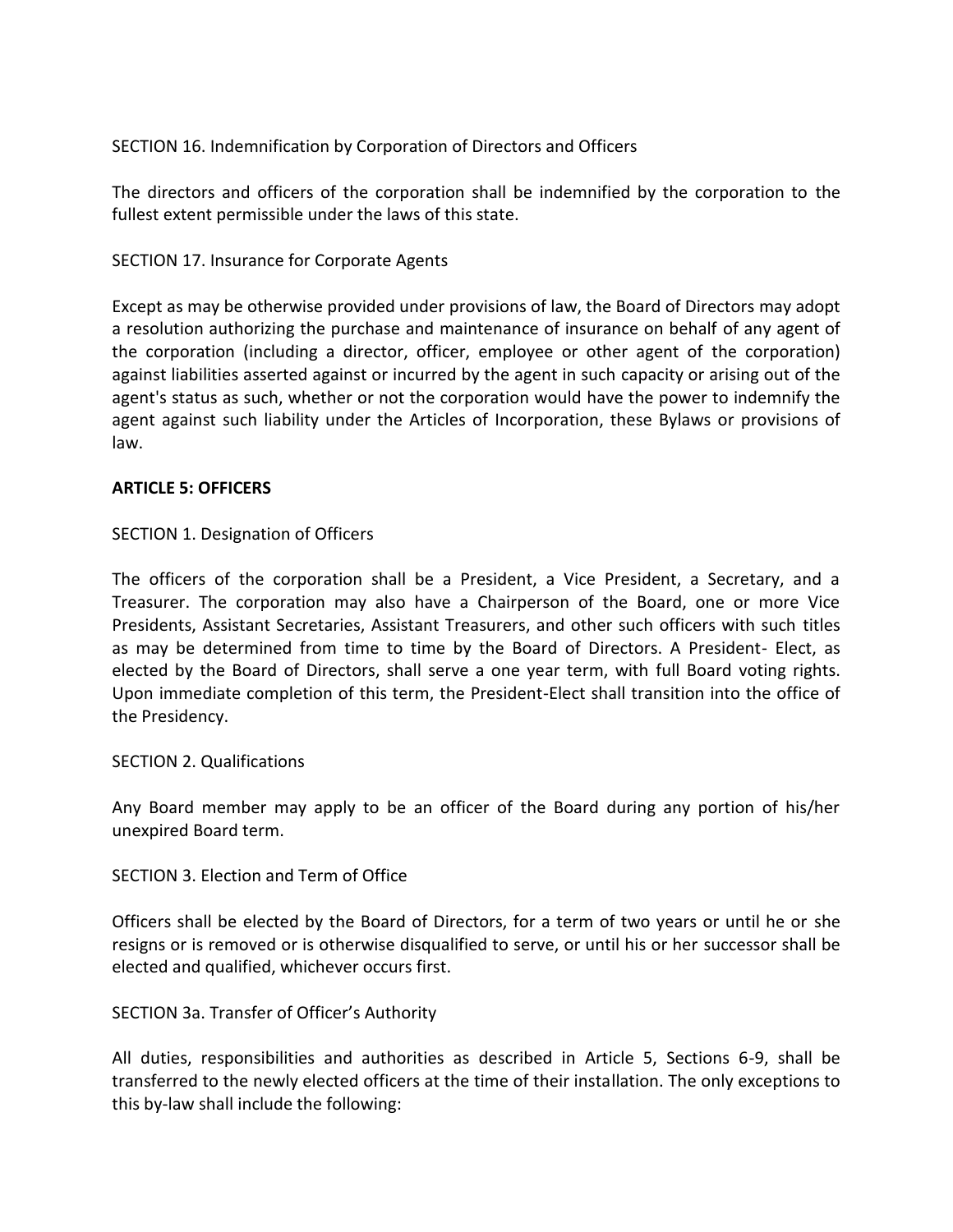(a) The outgoing Treasurer shall complete and reconcile the accounts(s) within thirty (30) days and then transfer the materials to the incoming Treasurer, and;

(b) The outgoing Secretary shall transfer all relevant materials to the incoming Secretary when that officer is installed, pursuant to Article 5, Section 3a, and then complete the Board meeting minutes, pursuant to Article 5, Section 8; the incoming Secretary shall be responsible for correctly filing these last minutes in the appropriate file.

## SECTION 4. Removal and Resignation

Any officer may be removed, either with or without cause, and if he or she is not present at one regular meeting, by the Board of Directors, at any time. Any officer may resign at any time by giving written notice to the Board of Directors or to the President or Secretary of the corporation. Any such resignation shall take effect at the date of receipt of such notice or at any later date specified therein, and, unless otherwise specified therein, the acceptance of such resignation shall not be necessary to make it effective.

The above provisions of this Section shall be superseded by any conflicting terms of a contract which has been approved or ratified by the Board of Directors relating to the employment of any officer of the corporation.

## SECTION 5. Vacancies

Any vacancy caused by the death, resignation, removal, disqualification, or otherwise, of any officer shall be filled by the Board of Directors. In the event of a vacancy in any office other than that of President, such vacancy may be filled temporarily by appointment by the President until such time as the Board shall fill the vacancy. Vacancies occurring in offices of officers appointed at the discretion of the board may or may not be filled as the board shall determine.

### SECTION 6. Duties of President

The President shall be the chief executive officer of the corporation and shall, subject to the control of the Board of Directors, supervise and control the affairs of the corporation and the activities of the officers. He or she shall perform all duties incident to his or her office and such other duties as may be required by law, by the Articles of Incorporation, or by these Bylaws, or which may be prescribed from time to time by the Board of Directors. Unless another person is specifically appointed as Chairperson of the Board of Directors, the President shall preside at all meetings of the Board of Directors. Except as otherwise expressly provided by law, by the Articles of Incorporation, or by these Bylaws, he or she shall, in the name of the corporation, execute such deeds, mortgages, bonds, contracts, checks, or other instruments which may from time to time be authorized by the Board of Directors.

### SECTION 7. Duties of Vice President

In the absence of the President, or in the event of his or her inability or refusal to act, the Vice President shall perform all the duties of the President, and when so acting shall have all the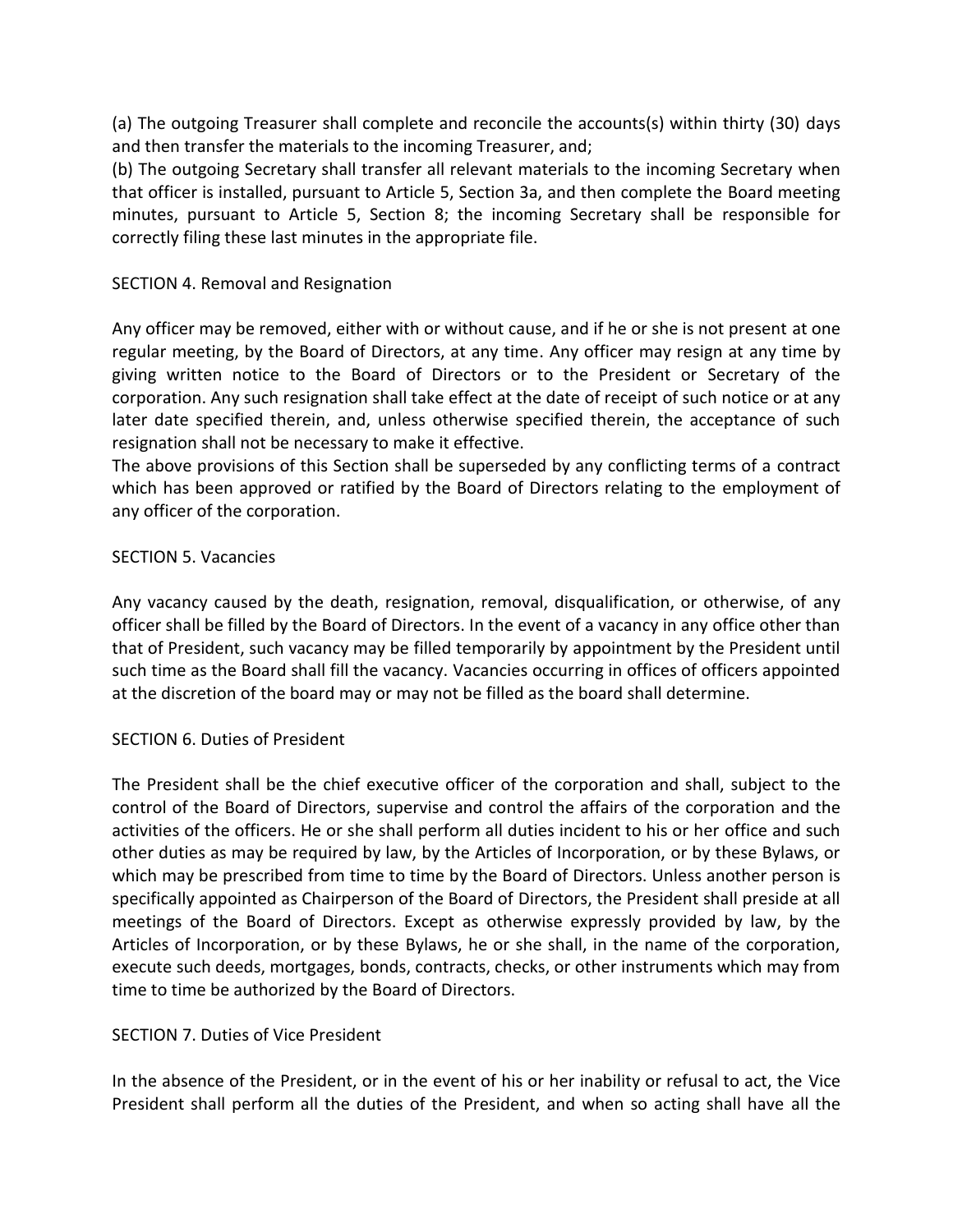powers of, and be subject to all the restrictions on, the President. The Vice President shall have other powers and perform such other duties as may be prescribed by law, by the Articles of Incorporation, or by these Bylaws, or as may be prescribed by the Board of Directors.

## SECTION 8. Duties of Secretary

The Secretary shall:

(a) Certify and keep at the principal office of the corporation the original, or a copy, of these Bylaws as amended or otherwise altered to date.

(b) Keep at the principal office of the corporation or at such other place as the Board may determine, a book of minutes of all meetings of the directors, and, if applicable, meetings of committees of directors and of members, recording therein the time and place of holding, whether regular or special, how called, how notice thereof was given, the names of those present or represented at the meeting, and the proceedings thereof; and cause to be distributed within thirty (30) days the recorded minutes of Board of Directors' meetings as outlined above to all Board members.

(c) See that all notices are duly given in accordance with the provisions of these Bylaws or as required by law.

(d) Be custodian of the records and of the seal of the corporation and affix the seal, as authorized by law or the provisions of these Bylaws, to duly executed documents of the corporation.

(e) Keep at the principal office of the corporation a membership book containing the name and address of each and any members, and, in the case where any membership has been terminated, he or she shall record such fact in the membership book together with the date on which such membership ceased.

(f) Exhibit at all reasonable times to any director of the corporation, or to his or her agent or attorney, on request therefor, the Bylaws, the membership book, and the minutes of the proceedings of the directors of the corporation.

(g) In general, perform all duties incident to the office of Secretary and such other duties as may be required by law, by the Articles of Incorporation, or by these Bylaws, or which may be assigned to him or her from time to time by the Board of Directors.

SECTION 9. Duties of Treasurer

The Treasurer shall:

(a) Have charge and custody of, and be responsible for, all funds and securities of the corporation, and deposit all such funds in the name of the corporation in such banks, trust companies, or other depositories as shall be selected by the Board of Directors.

(b) Receive, and give receipt for, monies due and payable to the corporation from any source whatsoever.

(c) Disburse, or cause to be disbursed, the funds of the corporation as may be directed by the Board of Directors, taking proper vouchers for such disbursements.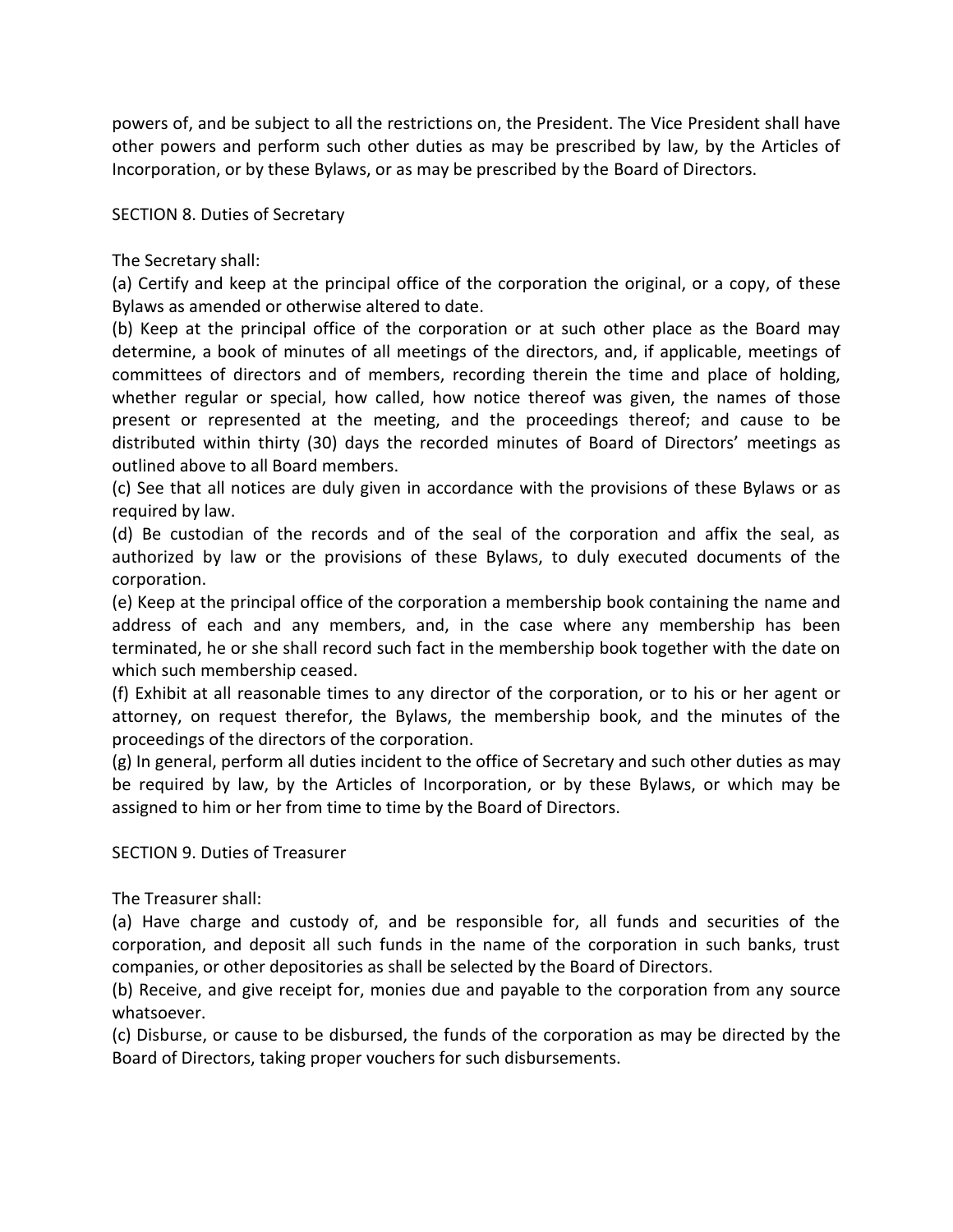(d) Keep and maintain adequate and correct accounts of the corporation's properties and business transactions, including accounts of its assets, liabilities, receipts, disbursements, gains and losses.

(e) Exhibit at all reasonable times the books of account and financial records to any director of the corporation, or to his or her agent or attorney, on request therefore.

(f) Render to the President and directors, whenever requested, an account of any or all of his or her transactions as Treasurer and of the financial condition of the corporation.

(g) Prepare, or cause to be prepared, and certify, or cause to be certified, the financial statements to be included in any required reports.

(h) In general, perform all duties incident to the office of Treasurer and such other duties as may be required by law, by the Articles of Incorporation of the corporation, or by these Bylaws, or which may be assigned to him or her from time to time by the Board of Directors.

# SECTION 10. Duties of Chairperson

The Board of Directors may, by a majority vote of its members, designate a Chairperson of the Board of Directors. The Chairperson shall preside at all meetings of the Board of Directors and perform all duties incident to the conduct of business of such meetings as may be required by law, by the Articles of Incorporation, or by these Bylaws, or which may be prescribed from time to time by the Board of Directors.

# SECTION 11. Compensation

The salaries of the officers, if any, shall be fixed from time to time by resolution of the Board of Directors. In all cases, any salaries received by officers of this corporation shall be reasonable and given in return for services actually rendered to or for the corporation.

# **ARTICLE 6: COMMITTEES**

# SECTION 1. Executive Committee

The Board of Directors may, by a majority vote of its members, designate an Executive Committee consisting of five board members and may delegate to such committee the powers and authority of the board in the management of the business and affairs of the corporation, to the extent permitted, and except as may otherwise be provided, by provisions of law. By a majority vote of its members, the board may at any time revoke or modify any or all of the Executive Committee authority so delegated, increase or decrease but not below two (2), the number of the members of the Executive Committee, and fill vacancies on the Executive Committee from the members of the board. The Executive Committee shall keep regular minutes of its proceedings, cause them to be filed with the corporate records, and report the same to the board from time to time as the board may require.

# SECTION 2. Standings and Special Committees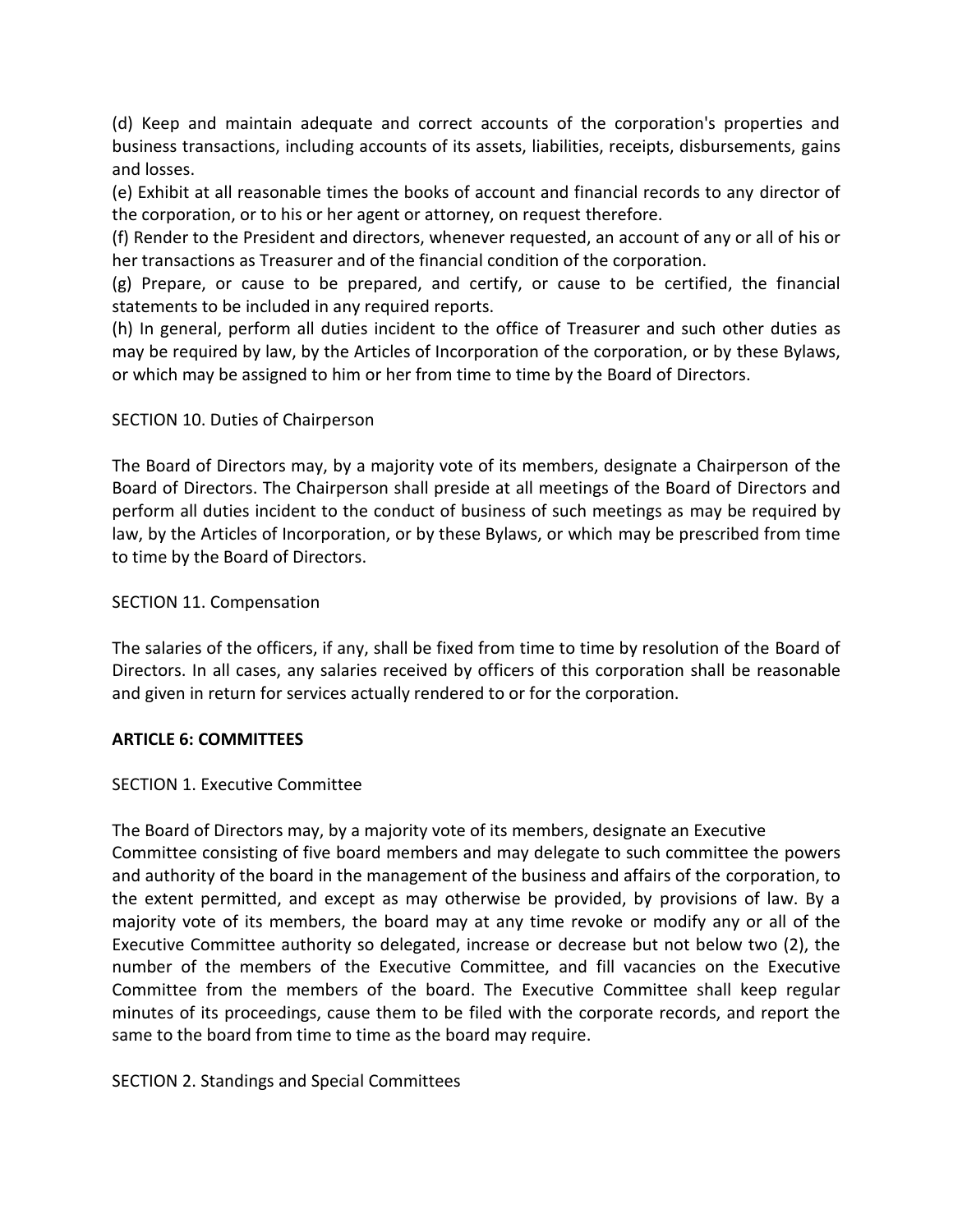The corporation shall have Standing and Special committees as may from time to time be designated by resolution of the Board of Directors. These committees may consist of persons who are not also members of the board and shall act in an advisory capacity to the board.

## SECTION 3. Meetings and Action of Committees

Meetings and action of committees shall be governed by, noticed, held and taken in accordance with the provisions of these Bylaws concerning meetings of the Board of Directors, with such changes in the context of such Bylaw provisions as are necessary to substitute the committee and its members for the Board of Directors and its members, except that the time for regular and special meetings of committees may be fixed by resolution of the Board of Directors or by the committee. The Board of Directors may also adopt rules and regulations pertaining to the conduct of meetings of committees to the extent that such rules and regulations are not inconsistent with the provisions of these Bylaws.

## **ARTICLE 7: EXECUTION OF INSTRUMENTS, DEPOSITS AND FUNDS**

### SECTION 1. Execution of Instruments

The Board of Directors, except as otherwise provided in these Bylaws, may by resolution authorize any officer or agent of the corporation to enter into any contract or execute and deliver any instrument in the name of and on behalf of the corporation, and such authority may be general or confined to specific instances. Unless so authorized, no officer, agent, or employee shall have any power or authority to bind the corporation by any contract or engagement or to pledge its credit or to render it liable monetarily for any purpose or in any amount.

### SECTION 2. Checks, Notes, and Expenditures

Except as otherwise specifically determined by resolution of the Board of Directors, or as otherwise required by law, checks, drafts, promissory notes, orders for the payment of money, and other evidence of indebtedness of the corporation shall be signed by the Treasurer and countersigned by the President of the corporation in excess of \$50.00. Any board member and/or committee shall disburse or cause to be disbursed, the funds of the corporation as may be directed by the Board of Directors, but not to exceed \$50.00 of the approved amount. If the expenditure is expected to exceed \$50.00 over the approved amount, the President and Treasurer must either approve or postpone the additional expenditure.

### SECTION 3. Deposits

All funds of the corporation shall be deposited from time to time to the credit of the corporation in such banks, trust companies, or other depositories as the Board of Directors may select. Member will have responsibility for payment of bank charges due to checks returned for insufficient funds.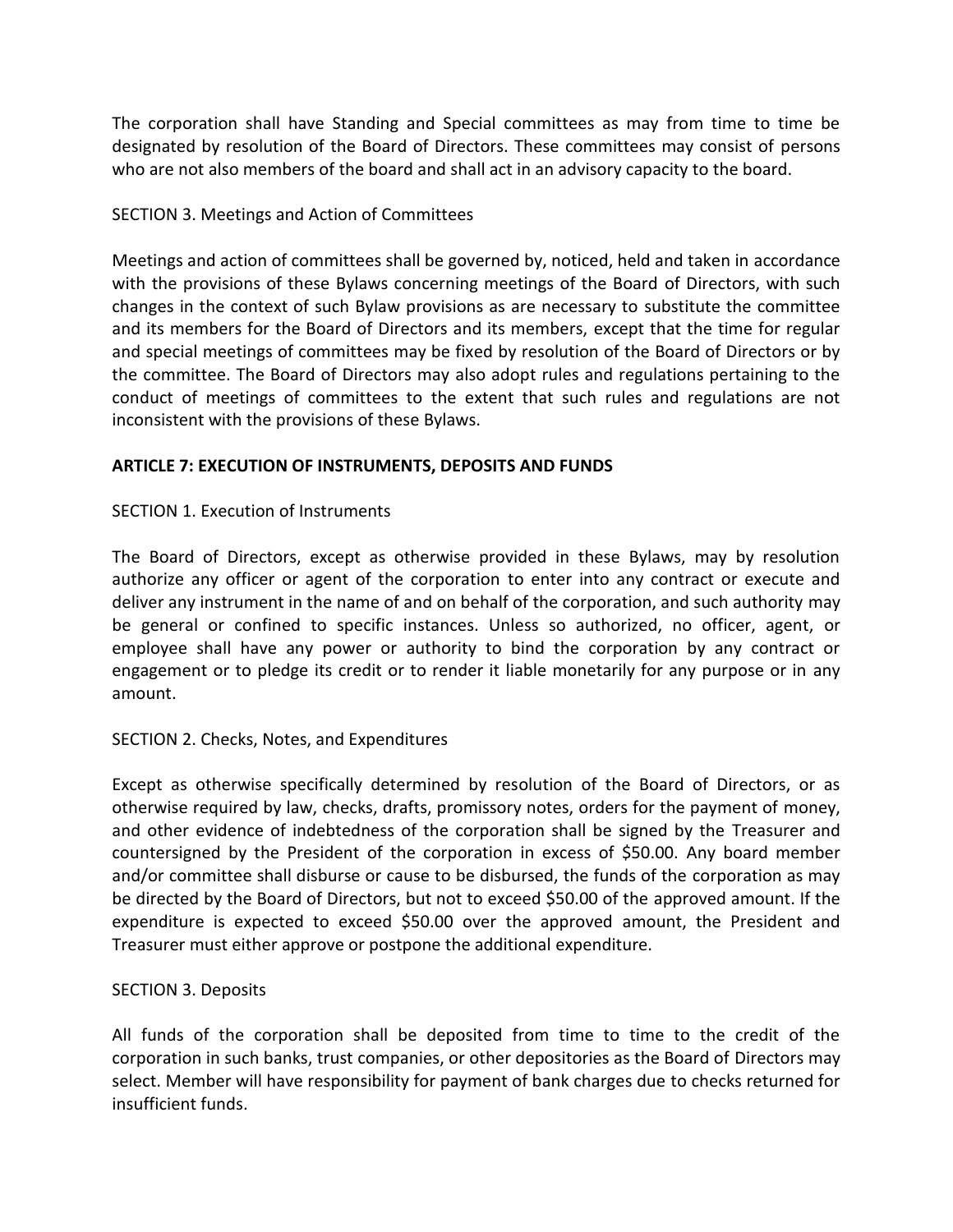### SECTION 4. Dues

The amount of membership application fees and/or annual dues shall be determined by the Board of Directors. Changes in membership dues shall be in effect for a two (2) year period to ensure that dues do not increase on a yearly basis.

# SECTION 5. Gifts

The Board of Directors may accept on behalf of the corporation any contribution, gift, bequest, or devise for the nonprofit purposes of this corporation.

# SECTION 6. SOCIAL MEDIA

NAP recognizes the popular use of social media networks, such as FaceBook and LinkedIn, and blogs to communicate, but when those users are psychometrists, challenges to the patientpsychometrist relationship can arise. Similarly, NAP recognizes that the professional conduct of its members on social media networks can adversely affect the profession as a whole. Thus, representation of the corporation on any and all of these platforms shall be uniform and shall be monitored by the Board of Directors.

Guidelines for social media presence for the corporation shall include, but are not limited to the following:

(a) Privacy settings that safeguard personal information and content shall be used on all social networking sites, to the fullest extent possible.

(b) Members are responsible to insure that all confidential information is handled appropriately.

(c) Members should routinely monitor their own Internet presence to ensure that the personal and professional information on their own sites and content posted about them by others, is accurate and appropriate.

(d) Personal and professional content online should be separated.

(e) Members should recognize that actions online and content posted can negatively affect their reputations among patients and colleagues, and may even have consequences for their careers.

(f) Control or ownership of groups on social media networks shall remain with the corporation.

# **ARTICLE 8: CORPORATE RECORDS, REPORTS AND SEAL**

SECTION 1. Maintenance of Corporate Records

The corporation shall keep at its principal office:

(a) Minutes of all meetings of directors, committees of the board and, if this corporation has members, of all meetings of members, indicating the time and place of holding such meetings,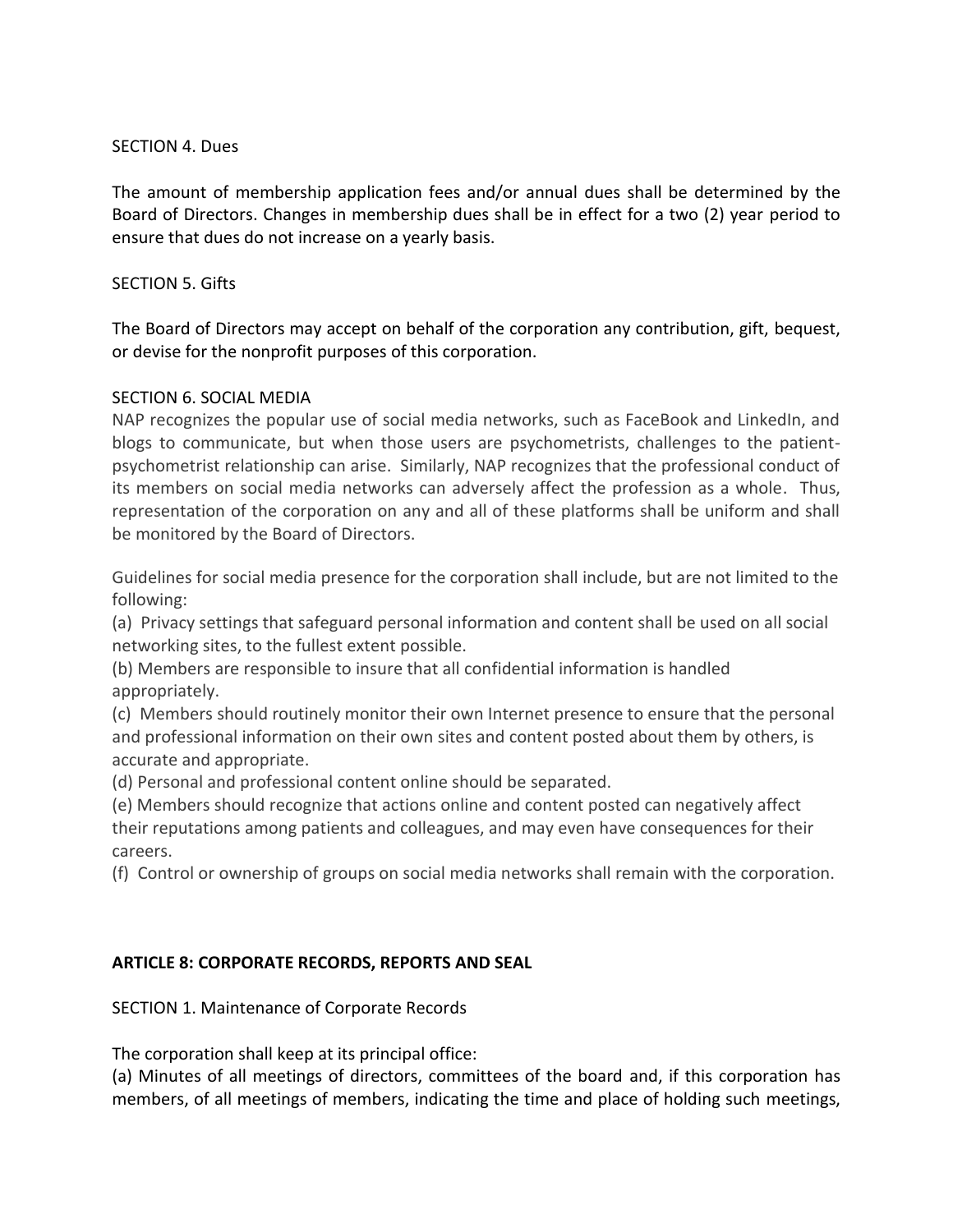whether regular or special, how called, the notice given, and the names of those present and the proceedings thereof;

(b) Adequate and correct books and records of account, including accounts of its properties and business transactions and accounts of its assets, liabilities, receipts, disbursements, gains and losses;

(c) A record of its members, if any, indicating their names and addresses and, if applicable, the class of membership held by each member and the termination date of any membership;

(d) A copy of the corporation's Articles of incorporation and Bylaws as amended to date, which shall be open to inspection by the members, if any, of the corporation at all reasonable times during office hours.

## SECTION 2. Corporate Seal

The Board of Directors may adopt, use, and at will alter, a corporate seal. Such seal shall be kept at the principal office of the corporation. Failure to affix the seal to corporate instruments, however, shall not affect the validity of any such instrument.

## SECTION 3. Directors' Inspection Rights

Every director shall have the absolute right at any reasonable time to inspect and copy all books, records and documents of every kind and to inspect the physical properties of the corporation and shall have such other rights to inspect the books, records and properties of this corporation as may be required under the Articles of Incorporation, other provisions of these Bylaws, and provisions of law.

# SECTION 4. Members' Inspection Rights

If this corporation has any members, then each and every member shall have the following inspection rights, for a purpose reasonably related to such person's interest as a member:

(a) To inspect and copy the record of all members' names, addresses and voting rights, at reasonable times, upon written demand on the Secretary of the corporation, which demand shall state the purpose for which the inspection rights are requested.

(b) To obtain from the Secretary of the corporation, upon written demand on, and payment of a reasonable charge to, the Secretary of the corporation, a list of the names, addresses and voting rights of those members entitled to vote for the election of directors as of the most recent record date for which the list has been compiled or as of the date specified by the member subsequent to the date of demand. The demand shall state the purpose for which the list is requested. The membership list shall be made within a reasonable time after the demand is received by the Secretary of the corporation or after the date specified therein as of which the list is to be compiled.

(c) To inspect at any reasonable time the books, records, or minutes of proceedings of the members or of the board or committees of the board, upon written demand on the

Secretary of the corporation by the member, for a purpose reasonably related to such person's interests as a member. Members shall have such other rights to inspect the books, records and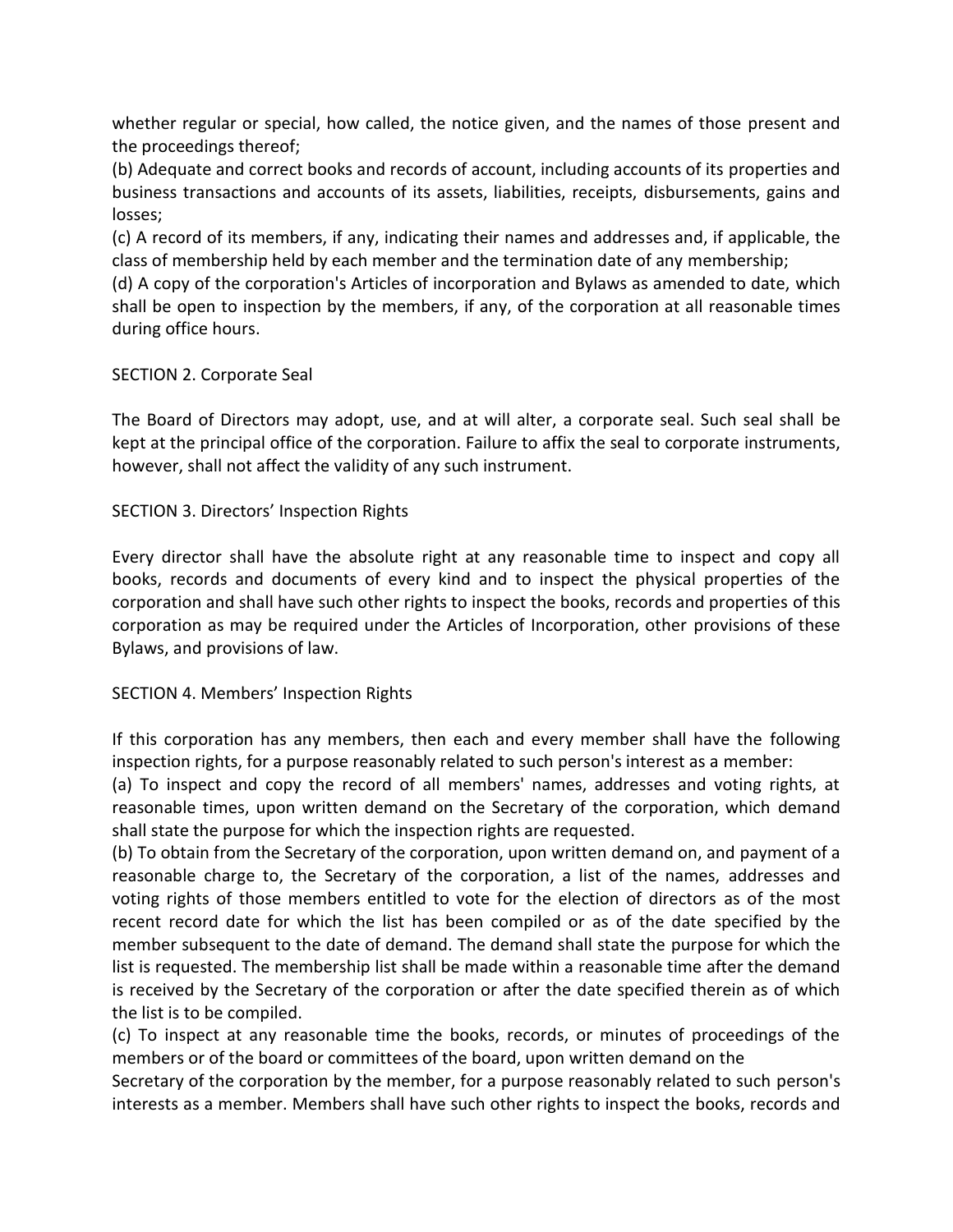properties of this corporation as may be required under the Articles of Incorporation, other provisions of these Bylaws, and provisions of law.

### SECTION 5. Right to Copy and Make Extracts

Any inspection under the provisions of this Article may be made in person or by agent or attorney and the right to inspection shall include the right to copy and make extracts.

### SECTION 6. Periodic Report

The board shall cause any annual or periodic report required under law to be prepared and delivered to an office of this state corporation, to be so prepared and delivered within the time limits set by law.

### **ARTICLE 9: IRC 501(C)(3) TAX EXEMPTION PROVISIONS**

### SECTION 1. Limitations on Activities

No substantial part of the activities of this corporation shall be the carrying on of propaganda, or otherwise attempting to influence legislation [except as otherwise provided by Section 501(h) of the Internal Revenue Code], and this corporation shall not participate in, or intervene in (including the publishing or distribution of statements), any political campaign on behalf of, or in opposition to, any candidate for public office. Notwithstanding any other provisions of these Bylaws, this corporation shall not carry on any activities not permitted to be carried on (a) by a corporation exempt from federal income tax under Section 501(c)(3) of the Internal Revenue Code, or (b) by a corporation, contributions to which are deductible under Section 170(c)(2) of the Internal Revenue Code.

### SECTION 2. Prohibition Against Private Incurement

No part of the net earnings of this corporation shall inure to the benefit of, or be distributable to, its members, directors or trustees, officers, or other private persons, except that the corporation shall be authorized and empowered to pay reasonable compensation for services rendered and to make payments and distributions in furtherance of the purposes of this corporation.

### SECTION 3. Distribution of Assets

Upon the dissolution of this corporation, its assets remaining after payment, or provision for payment, of all debts and liabilities of this corporation shall be distributed for one or more exempt purposes within the meaning of Section 501(c)(3) of the Internal Revenue Code or shall be distributed to the federal government, or to a state or local government, for a public purpose. Such distribution shall be made in accordance with all applicable provisions of the laws of this state.